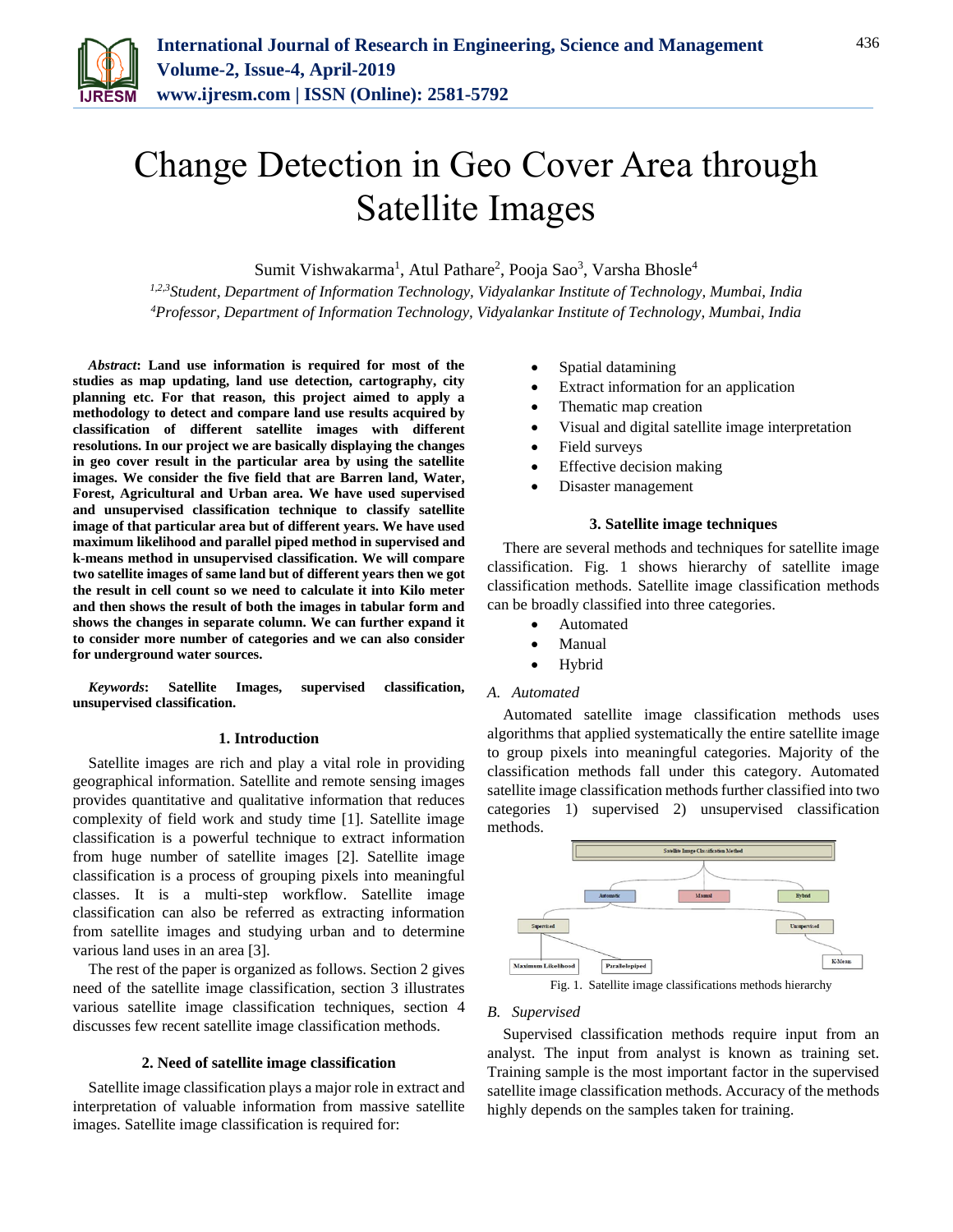



Fig. 2. Supervised satellite image classification process

Parallelepiped executes based on parallelepiped-shaped boxes for each class. Parallelepiped boundaries for each class are pre-determined. Pre-determined boundaries identifies checks pixels of test images and determine class of the pixel. Parallelepiped method is fast and easy to run, but overlap may produce false results [4].

Maximum likelihood method is a statistical supervised approach for recognizing the patterns. It allocates pixels to appropriate classes based on probability values of the pixels. Maximum likelihood is an efficient method to classify pixels of satellite image. But it is time consuming and insufficient ground truth data produces poor results [5].

## *C. Unsupervised*

Unsupervised classification technique uses clustering mechanisms to group satellite image pixels into unlabelled classes/clusters. Later analyst assigns meaningful labels to the clusters and produces well classified satellite image. Most common unsupervised satellite image classification supports K-Means [6].

K-Means is a popular statistics and data mining technique. It partitions n observations into k clusters based on Euclidean mean value. Advantages with the K-Means technique are simple to process and fast execution. Limitation with this method is analyst should know priori number of classes [6].

### **4. Literature survey**

We surveyed different research papers while studying the project domain. We reviewed the paper [7] which was related to our proposed system only difference is that it is shown the building development and we are doing it on land use in five categories which is specified above. In this study, we assessed the utility of fine-resolution satellite imagery for building extraction. It was strongly felt that fine resolution satellite imagery is very useful for building extraction. The accuracy assessment of the classification results clearly indicates this assumption. The accuracy assessment process is applied by using the boundaries of building areas which represents the reality. First the boundaries of buildings are converted to raster depending on the resolution of QuickBird and Ikonos images. Then the building pixel numbers at each classification result of each image are overlaid with this ground truth. And the percent of the truly classified building pixels are assessed and compared from it we are taking the concept of classification.

The paper [8] was about system in which it is an approach for in the planning stage of a land consolidation work Determination of present state of project area, Land works and classification processes, Formation of blocks (water management, drainage and road systems), Determination of stationary establishments can easily be done in the required precisions by using satellite images.

The paper [9] was about the classification methods which gives us an idea about the classification methods used for which purpose and give idea about the different satellite images. The various classifiers may be neural networks and SVM etc. Textures are extracted using haar wavelet transform or GLCM. Various researches done in this field shows that satellite images may be detected efficiently through different algorithm. These methods have some limitations like unable to detect the trees in dense forest through available LIDAR data and determination of edges is not clear. A method is useful for satellite image classification towards river image, residential image, forest image, agricultural and mountain using Gabor filter with the feature extraction. These features are texture, color and shape. These features may then be trained with the help of SVM training module and then classify the satellite image into five categories with the use of support vector machine (SVM) classifier.



**5. Methodology**

Fig. 3. Workflow

# **6. Results**

|                                |          | Table 1  |                         |  |  |  |
|--------------------------------|----------|----------|-------------------------|--|--|--|
| Change Detection in Km 2013-17 |          |          |                         |  |  |  |
|                                | 2013     | 2017     | <b>Total Difference</b> |  |  |  |
| Urban                          | 6421.43  | 8893.54  | 2472.11                 |  |  |  |
| Agricultural                   | 23778.80 | 17999.00 | $-5779.80$              |  |  |  |
| Water                          | 519.47   | 392.37   | $-127.10$               |  |  |  |
| Forest                         | 2517.99  | 3588.99  | 1070.99                 |  |  |  |
| Barren land                    | 4127.61  | 6491.41  | 2363.80                 |  |  |  |
| Total                          | 37365.31 |          |                         |  |  |  |